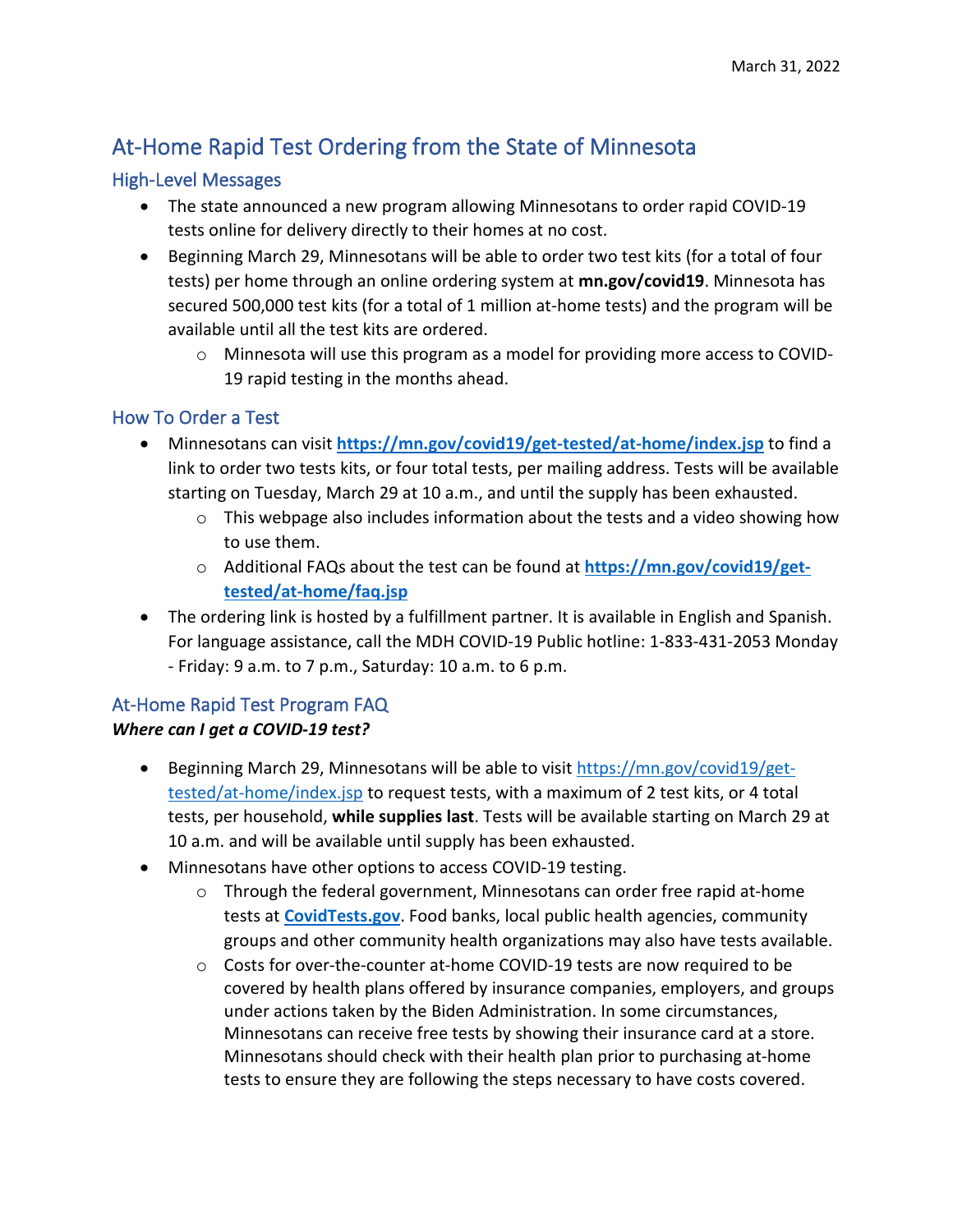$\circ$  Anyone can walk in or schedule an appointment for a test at one of the state's free COVID-19 Community Testing Sites or find a testing option near them through the state's Find Testing Locations map. Visit **mn.gov/covid19/get-tested** for more resources.

## *I do not have Internet access or the site is not in my language. How do I order a free kit?*

• Call the MDH COVID-19 Public hotline for language assistance. The hotline is at 1-833-431-2053 Monday - Friday: 9 a.m. to 7 p.m., Saturday: 10 a.m. to 6 p.m.

## *How does the "Say Yes COVID Test" online ordering portal work?*

• Minnesotans will be able to visit the ordering form to request tests, with a maximum of 2 test kits or 4 total tests per household. Tests will be available starting on March 29 at 10 a.m. and will be available until supply has been exhausted.

# *Can I order tests from both the Minnesota at-home testing program and the federal government testing program?*

• Yes, if you live in the state of Minnesota, you can place orders at both the Minnesota website and at **CovidTests.gov** to receive at-home rapid COVID-19 test kits.

#### *When will I receive my free tests?*

• Requested tests will usually ship within 1-2 weeks of ordering.

## *Where can I go if I have questions about how to use the test that is delivered?*

• Learn more at **[https:// mn.gov/covid19/get-tested/at-home/faq.jsp](https://mn.gov/covid19/get-tested/at-home/faq.jsp)**.

#### *Where can I go if I have questions about other testing options?*

• Learn more at **[https://mn.gov/covid19/get-tested/index.jsp.](https://mn.gov/covid19/get-tested/index.jsp)**

## *I cannot give enough tests for everyone in my family through the Minnesota at-home testing online portal. How do I get more tests for my entire family?*

- Minnesotans have other options to access COVID-19 testing.
	- $\circ$  Through the federal government, Minnesotans can order free rapid at-home tests at **[CovidTests.gov](http://www.covidtests.gov/)**. Food banks, local public health agencies, community groups and other community health organizations may also have tests available.
	- $\circ$  Costs for over-the-counter at-home COVID-19 tests are now required to be covered by health plans offered by insurance companies, employers, and groups under actions taken by the Biden Administration. In some circumstances, Minnesotans can receive free tests by showing their insurance card at a store. Minnesotans should check with their health plan prior to purchasing at-home tests to ensure they are following the steps necessary to have costs covered.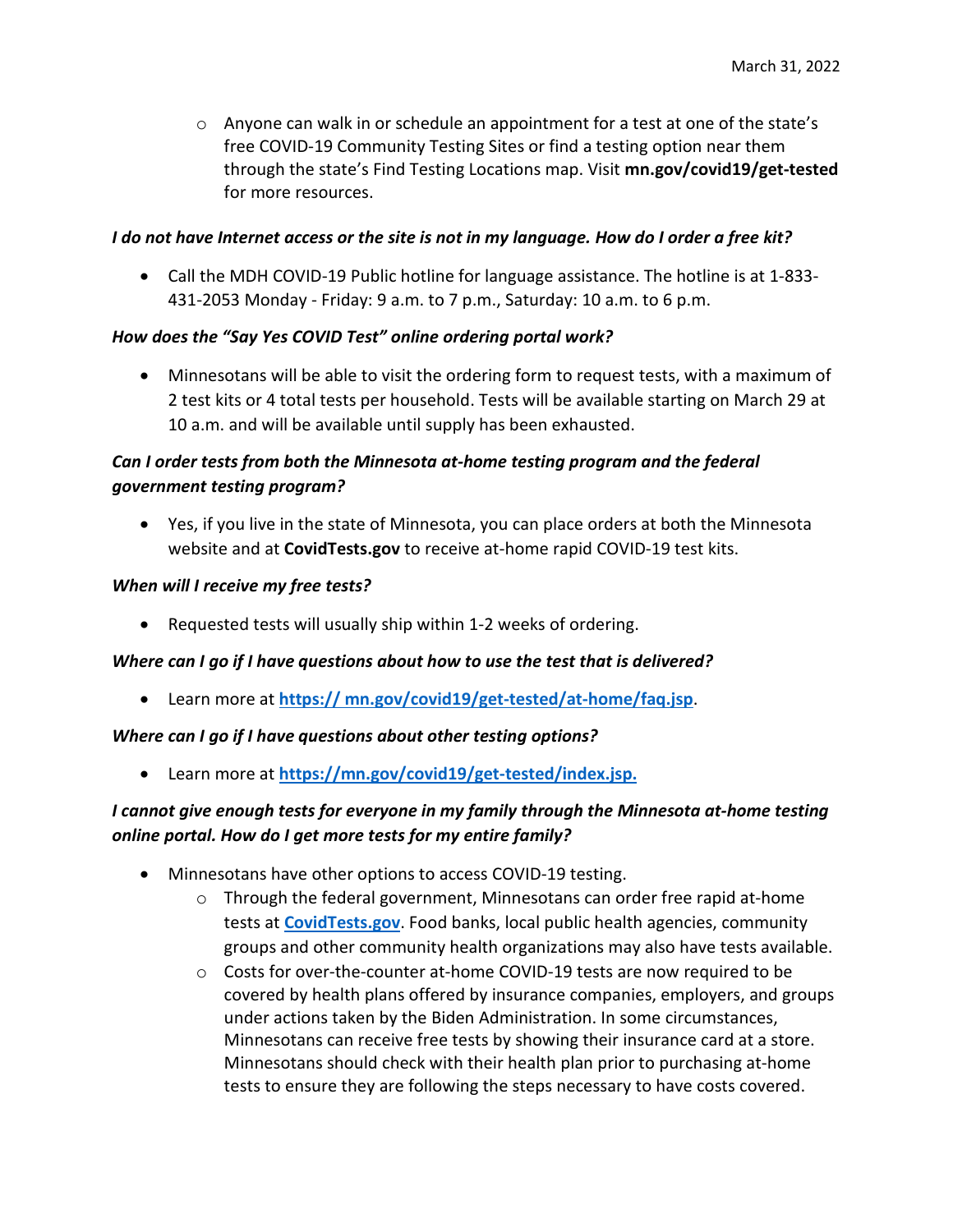$\circ$  Anyone can walk in or schedule an appointment for a test at one of the state's free COVID-19 Community Testing Sites or find a testing option near them through the state's Find Testing Locations map. Visit **mn.gov/covid19/get-tested** for more resources.

## iHealth COVID-19 At-Home Rapid Test FAQ

#### **What is the iHealth antigen rapid test?**

• The iHealth rapid antigen test helps detect the virus that causes COVID-19. If you have symptoms, the test can quickly tell whether you have COVID-19. You can do the nasal swab test anywhere and get results in about 15 minutes.

#### **What is the iHealth antigen rapid test?**

- You can use your iHealth test on members of your household who are 2 years old or older at any time. The Minnesota Department of Health recommends testing for the following reasons:
	- o You are feeling symptoms of COVID-19;
	- o You had a close contact with someone who has COVID-19;
	- o You might have been exposed to someone who has COVID-19;
	- o You are testing before going to a large gathering.
- If you are getting tested but do not have symptoms, please refer to the iHealth instructions, or to MDH Close Contacts and Quarantine (**www.health.state.mn.us/diseases/coronavirus/close.html**).

#### **How do I use the test kit?**

• Please follow the full directions found in the test kit package. To see how the test works, you can watch this video: How to use the iHealth COVID-19 Antigen Rapid Test (**https://youtu.be/qBt\_H4Gc-rU**).

#### **What if I have symptoms but test negative with the iHealth test?**

• Even with a negative rapid test result, someone who has symptoms should take a PCR COVID-19 test and should not return to regular activity until symptoms have improved for 24 hours. Find PCR testing options at Minnesota COVID-19 Response (**mn.gov/covid19**). If you have questions about your symptoms, contact a doctor or health care provider.

#### **What if I test positive with the iHealth test?**

• If you test positive, stay home and away from others. If you have symptoms, contact a doctor or health care provider. Follow the public health guidance at If You Are Sick or Test Positive (**www.health.state.mn.us/diseases/coronavirus/sick.html**).